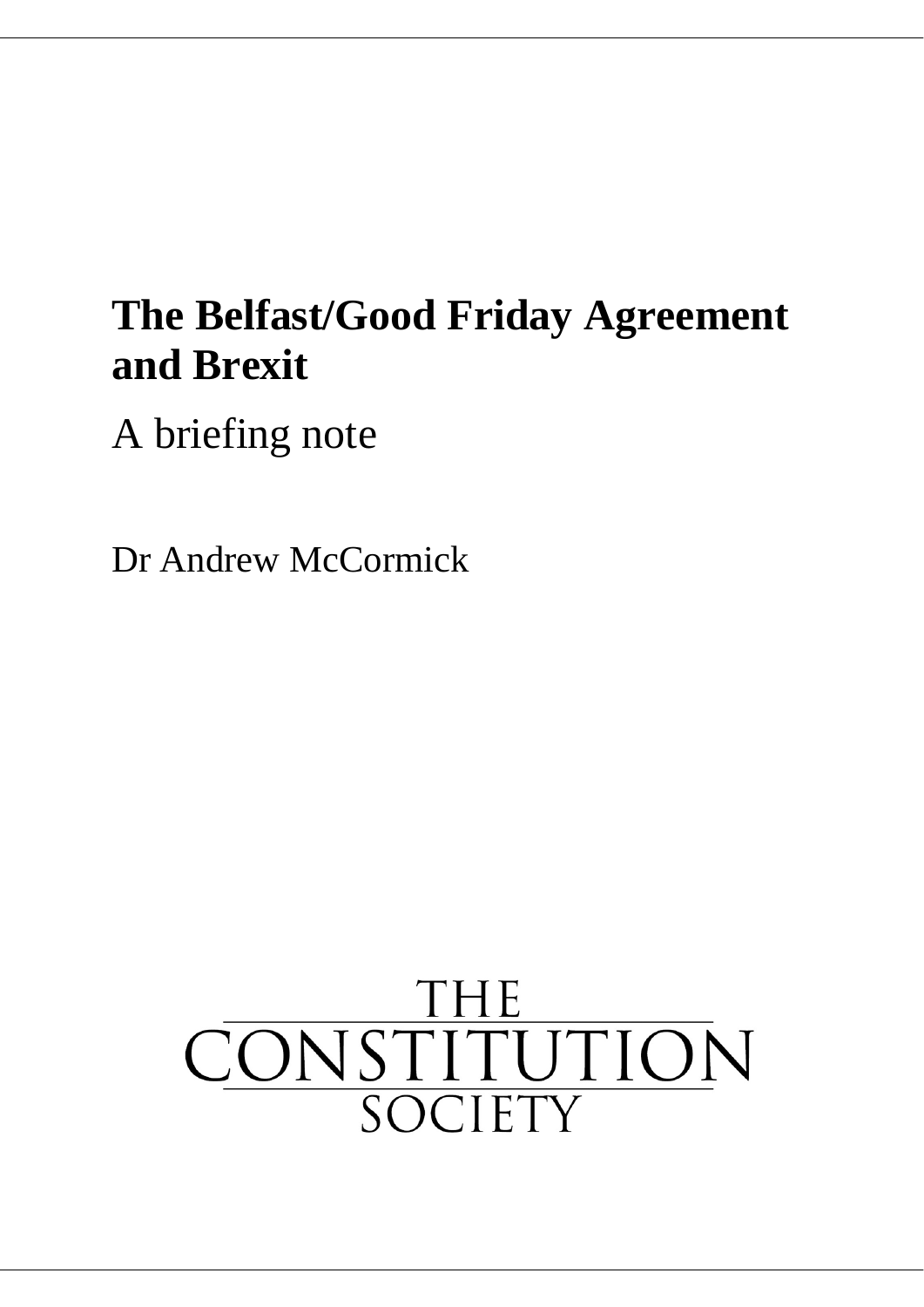#### **Author biography**

Dr Andrew McCormick retired last year as Director General of International Relations for the Northern Ireland Executive Office. He was the Executive's lead on Brexit, including between 2017 and 2020 when there were no ministers. As a result, he regularly attended ministerial meetings, including JMC(EN) and EUXT (P). Until May 2021, he represented the Executive at the Specialised Committee on the Protocol.

Dr McCormick has had a long and distinguished career as an official in the Northern Ireland Civil Service, playing a support role in the Mayhew talks of 1992-93 and working on the implementation of the north-south institutions established by the Belfast/Good Friday Agreement in 1999.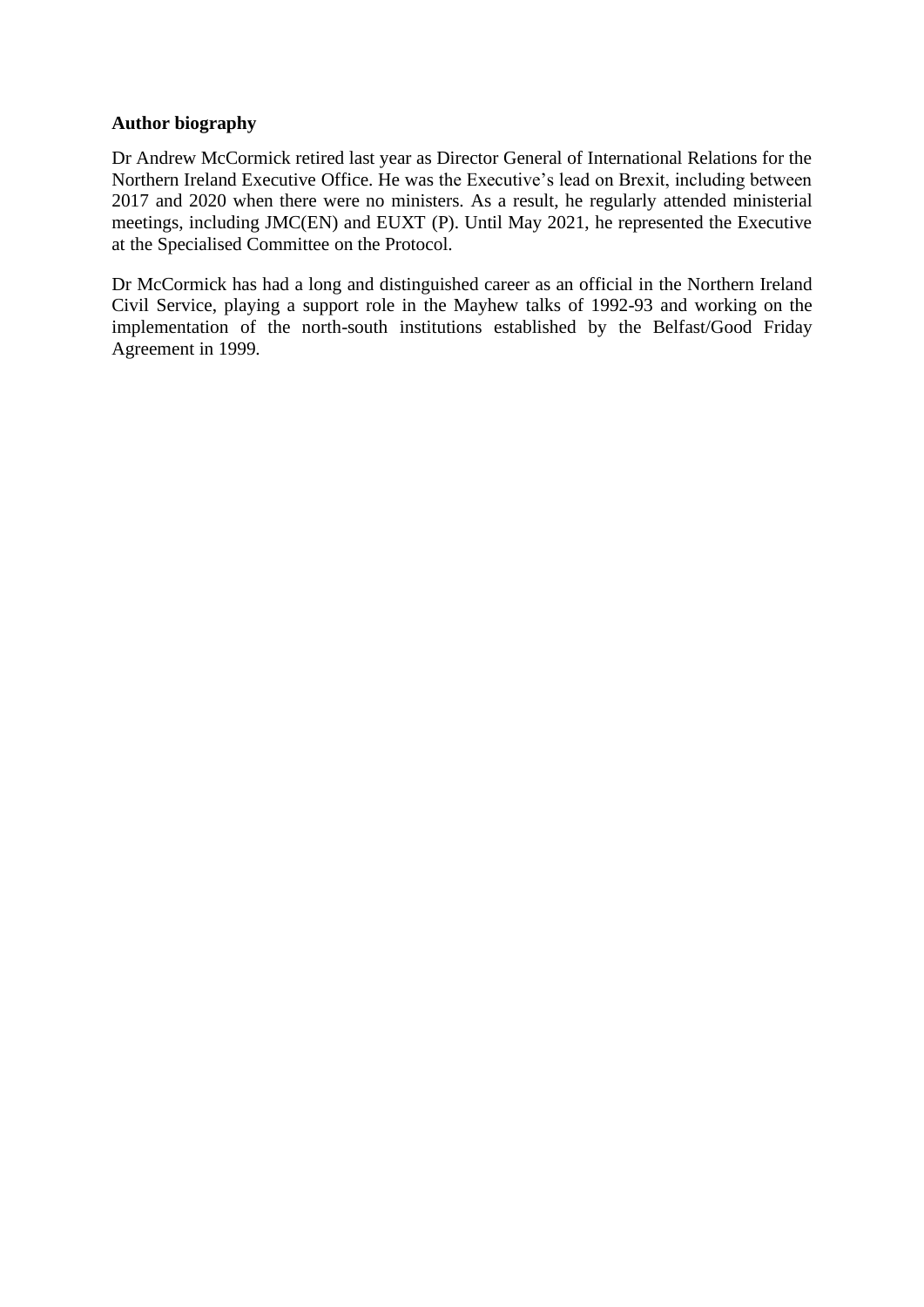### **Introduction**

Nearly six years after the referendum, the Northern Ireland aspect of Brexit is still causing controversy, and a recurrent theme is the significance of the Belfast/Good Friday Agreement of 1998. As part of their opposition to the Protocol, some unionists are saying that the 1998 Agreement is no longer acceptable to them. At the same time, some commentators (from a range of backgrounds) are saying that the growing numbers of non-aligned voters mean that some of the fundamental assumptions behind the Agreement need to be revisited.<sup>1</sup>

This note seeks to draw attention back to some fundamentals of the Agreement that are sometimes glossed over because few genuinely want to highlight the deep compromises that are at its heart. However, these fundamentals are still highly relevant today and go to the heart of the current controversy, as they highlight important issues in relation to democratic legitimacy and the interaction between the UK constitution, the 1998 Agreement as a constitutional settlement, and the UK/EU Withdrawal Agreement.

Having played a small part in the long journey of constitution and institution building in Northern Ireland, I hope that focusing on how that historic settlement was reached will help those concerned (in London, Dublin, and Brussels as well as in Northern Ireland) with finding solutions in the current context – solutions that, like the 1998 Agreement, could address apparently incompatible views of society and of history, and lead to sustainable agreement.

#### **Compromises on both sides**

The 1998 Agreement has many dimensions, because there were three or four different issues being settled at the same time, and the negotiations coincided with the Blair government's devolution of power to Scotland and Wales. But two aspects remain central:

- **power sharing** because so many of the parties' 'offer' to the voters is focused on their stance on the constitutional issues, division is entrenched – and the Agreement actually reinforces that entrenchment. But unless and until the operation of the devolved legislature and executive are driven by other issues, the need remains for the protection of minorities from dominance by parties who are focused on protecting the interests of one part of the community. Evolutionary steps towards options such as voluntary coalition are potentially very important, but the foundational point is that, in 1998, a very large majority of the electorate supported power sharing in the referendum. Hence, it cannot be claimed that power sharing is anti-democratic. Unionists have been reluctant operators of compromise-based government, but for now, there is no alternative;
- **north-south cooperation** power sharing was broadly understood as essential well before 1998. The enormous compromises by both sides were on the relationship between the two parts of Ireland. The 'Irish dimension' was a major factor in the resistance to the Sunningdale Agreement in 1973-4; and the Anglo-Irish Agreement of 1985 was opposed with fury by unionists. So, for the UUP to accept markedly stronger north south institutions in 1998 was an enormous concession. But, from the point of view of Irish nationalism and the republican movement, their concessions were just as great – accepting a change in the Irish constitution that

<sup>&</sup>lt;sup>1</sup> See, for example, Coulter, Gilmartin, Hayward and Shirlow, 'More than two communities: those who are both, neither, other, and next', *Northern Ireland a generation after Good Friday* (Manchester: Manchester University Press, 2021).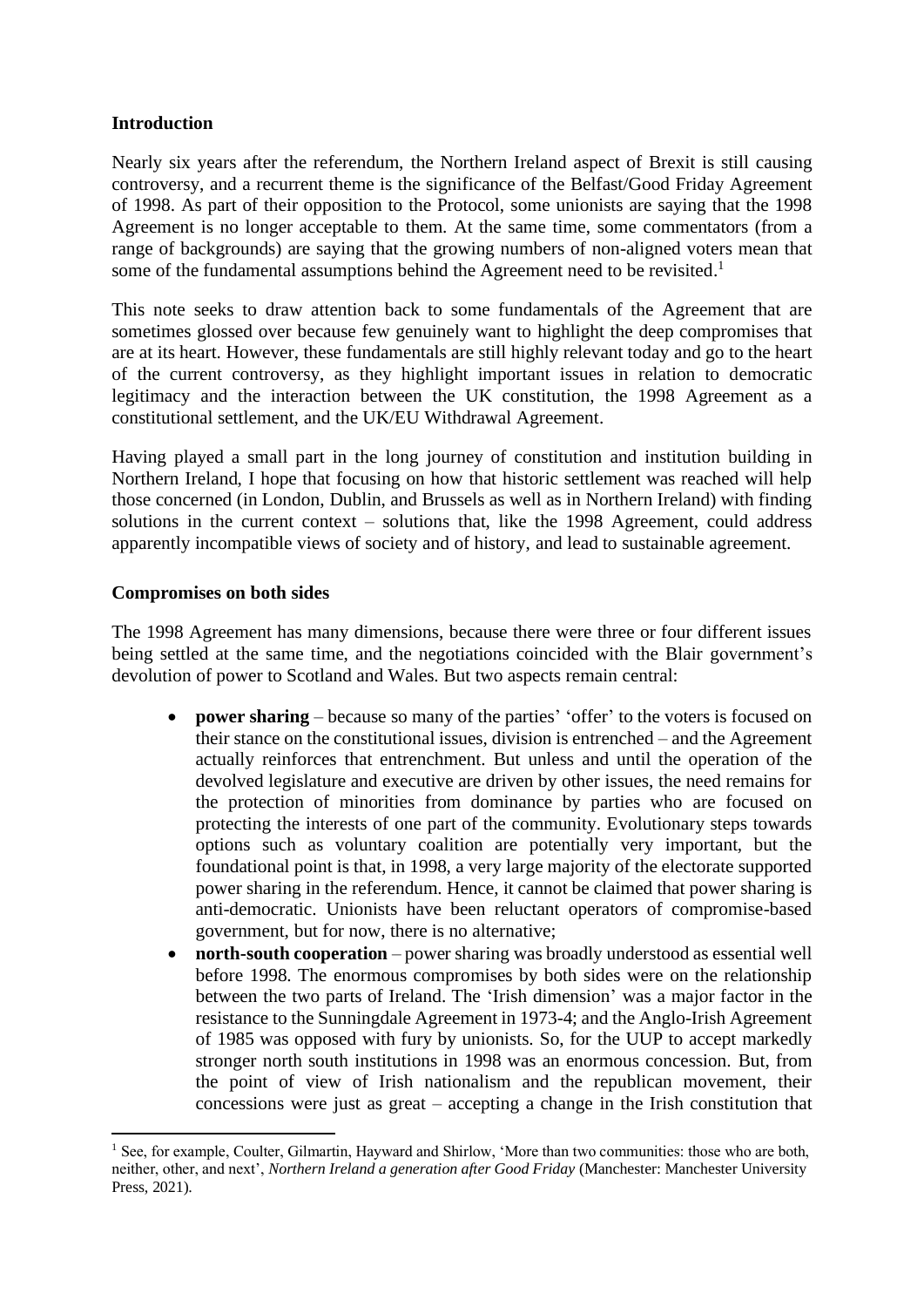explicitly accepted the status of Northern Ireland; and (in fact, if not in words) acquiescing with partition. Both sides accepted (again in fact, if hardly ever in words) that their concession was worthwhile for the gain that they secured – for unionists, the removal of any possible legitimate basis for opposing the existence of Northern Ireland as part of the UK; and for Irish nationalism and republicanism, explicit acknowledgement of the Irish identity in Northern Ireland, and its expression in north south institutions.

Before 1998, the question was (and still is for some) whether Northern Ireland is a legitimate entity. In 1918, the last occasion when there was a 'whole island vote' a clear majority across the island voted for an independent united Ireland – and hence there was a clear ground to challenge the view that Northern Ireland should be the so called 'unit of determination'. When my grandparents were growing up, the thought would not have occurred to them that there would be an international frontier separating six counties of Ulster from the rest. Unionists saw partition as justified and necessary, and many, including me, were brought up to think of it as permanent and normal. However, the Irish Constitution of 1937 asserted that the national territory was the whole island – while, by the 1980s, successive Irish governments had adopted the principle that the consent of a majority in Northern Ireland was needed for reunification, that was contrary to the formal constitutional position. Also, the republican movement and others asserted that the partition of Ireland was illegitimate, and a justification for the armed struggle.

Hence, it is highly significant that the 1998 Agreement was supported in simultaneous referenda on 22 May 1998 – providing, in a sense, an island-wide vote. The large 'unit of selfdetermination' agreed that the smaller 'unit of self-determination' would have the prerogative of deciding whether or not Northern Ireland would remain as part of the UK. Unionists do not appreciate the enormity of that concession – but, on the other hand, Irish nationalists and republicans have a limited appreciation of how big a step it was for unionists to accept the 'Irish dimension', as from their point of view it seems so obvious and natural that many in Northern Ireland identify with their heritage in the island of Ireland.

The 'exchange' at the heart of the 1998 Agreement was 'constitution for institutions'. By 1998, a 'talking shop' 'Council of Ireland' as envisaged in 1920 and 1973 was not enough for constitutional Irish nationalists – they insisted on institutions with 'executive authority'. Unionist agreement to the creation of the north-south institutions, with executive authority and decision-making powers in relation to aspects of government across the whole island, was, explicitly and clearly, the condition for agreement to the amendment of the Irish constitution. However, it was agreed that the north-south institutions would operate '….*in accordance with the rules for democratic authority and accountability…in the Northern Ireland Assembly and the Oireachtas respectively.'* – this was a step back from the aspiration that they would be freestanding (and hence have a much stronger symbolism as the embryo of all-island administration).

#### **Ongoing implications of the Belfast/Good Friday Agreement**

Several key points follow from this. Northern Ireland is part of the UK – but on the basis of the 1998 Agreement. Indeed, the **only** definition of the constitutional status of Northern Ireland which has been endorsed by the electorates north and south is that set out in the 1998 Agreement. Unionists cannot say that Northern Ireland is 'as British as Finchley'. But, also, nationalists and republicans can no longer say that partition is illegitimate, because the two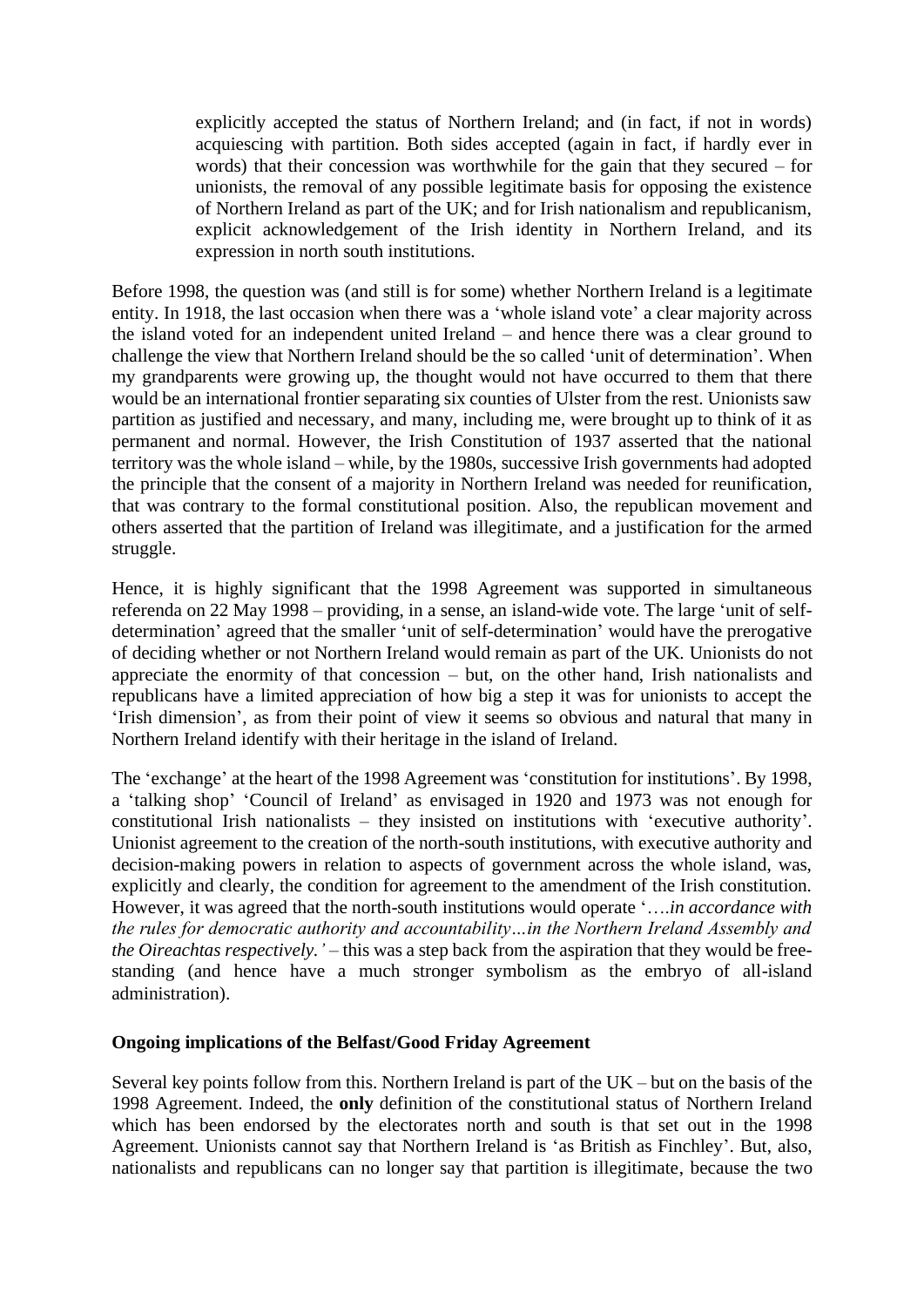referenda approved the Agreement. Their commitment was and is to express their opposition to partition by constitutional means. It is understandable, if regrettable, that the republican movement avoids any explicit acknowledgment of the place of Northern Ireland in the UK, but unionists should observe that their behaviour effectively accepts it. That is not to give credit for the end of the 'armed struggle'. But stability and confidence are more secure with the Agreement than without it.

Secondly, the land border is a valid reality – it does not **appear** 'hard', because: the improved security situation since the 1990s reduced its significance in relation to law enforcement; and because the EU Single market and Customs Union removed the need for controls and checks on the movement of most categories of goods. But for the services economy (which is much larger than the 'goods' economy), for legal systems, for taxation, for public service delivery, etc., etc. – the border is very real and becoming harder. Brexit has made it more significant on many of those dimensions. So Irish nationalists and republicans cannot claim there is no border. But unionists also need to recognise that there is **only** a working consensus on the border on the basis of the 1998 Agreement.

Thirdly, the 1998 Agreement was negotiated primarily between the UUP, the SDLP, an Irish government led by Fianna Fail, and a Labour government in the UK. The republican movement was and is less interested in the north-south institutions, which is not surprising as their creation has the effect of stabilising a settlement that acquiesces with partition. So, while Sinn Féin emphasises its support for the 1998 Agreement, it has not sought to expand or develop the scope or influence of the north-south institutions, but focused on the idea of pursuing reunification by peaceful means (which is of course legitimate under the 1998 Agreement).

It also follows that walking away from the 1998 Agreement would have consequences. Unionist rejection of the core of the Agreement (power sharing and the north-south institutions) would send a message to Irish nationalists and republicans (and indeed to the wider international audience) that they need no longer feel any sense of obligation to acknowledge and accept Northern Ireland as part of the UK. While that obligation is rarely acknowledged in word, it is continually applied in effect, by participation in the institutions created by the 1998 Agreement. So, departure from the Agreement would probably lead to a new impetus for other ways of securing recognition of the Irish identity of the many people in Northern Ireland for whom that is inherent and fundamental. The 1998 Agreement made the Assembly and the north-south institutions interdependent: under direct rule, the north-south institutions cannot operate as intended, because, by definition, they reflect an ethos that it is for the people of the island of Ireland to determine how they are governed, so alternative authorities from the UK government can do no more than keep them on life-support.

Brexit disturbed the balance achieved by the 1998 Agreement, which barely mentions EU membership, because the possibility of the UK withdrawing was not contemplated. It is wrong to say that the 1998 Agreement in itself guaranteed that the border would be invisible – but at the time, there was no perception of a risk to the then status quo, or to the increasingly invisible border that was taken for granted between 1998 and 2016.

#### **New challenges: issues of constitutional legitimacy and consent**

There are new and very significant challenges from all points of view now. On the one hand, unionists cannot legitimately claim that the consequences of Brexit have to be addressed only on their terms, because the whole basis of the 1998 Agreement was recognition of the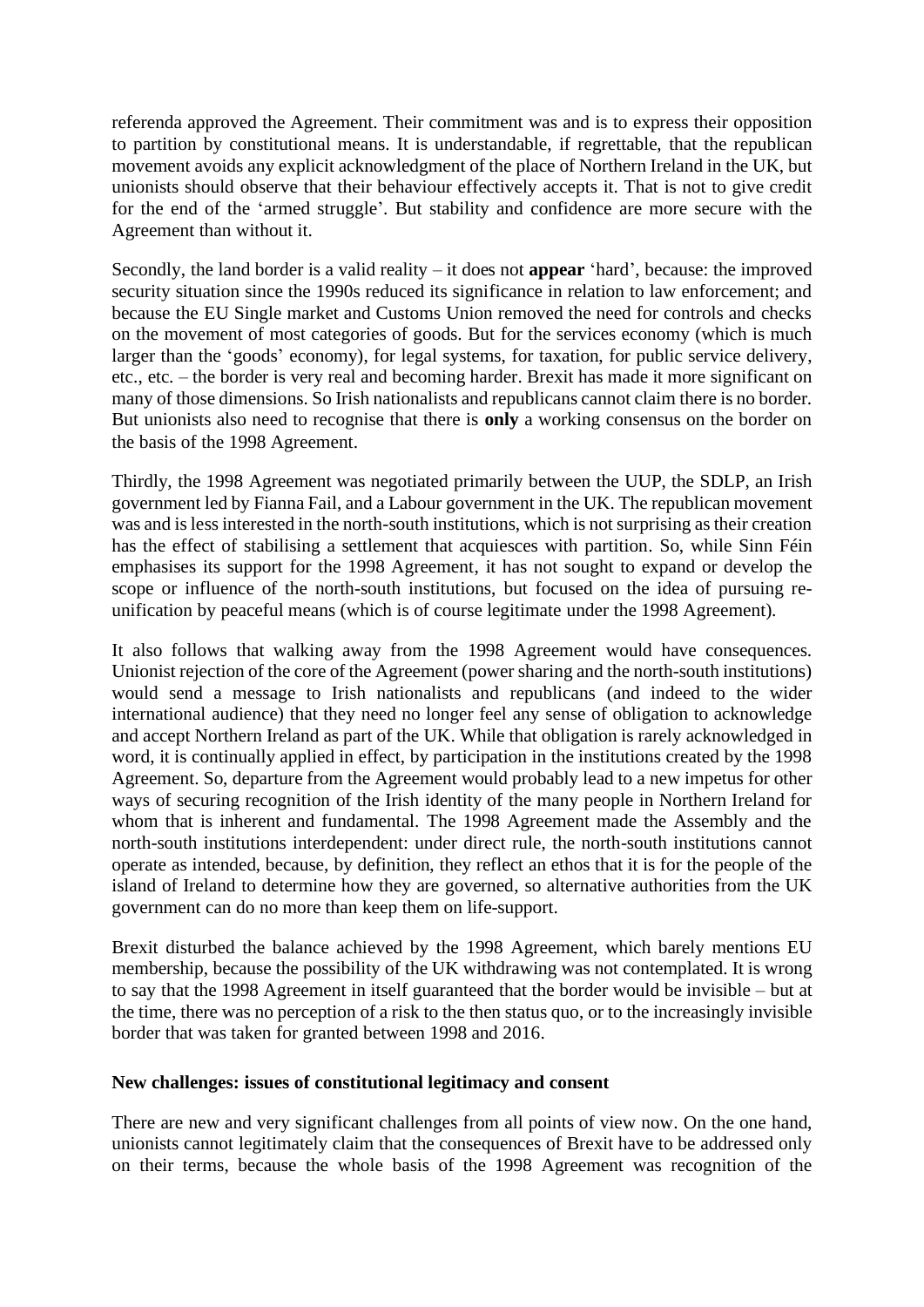legitimacy and relevance of different viewpoints on the issues of identity in Northern Ireland. The 1800 Act of Union has in effect been overtaken many times – for example, by the *Government of Ireland Act 1920*, the *Ireland Act 1949*, the *Northern Ireland Constitution Act 1973* and the *Northern Ireland Act 1998*.

And the concept of consent has an interesting history. No one could conceivably assert that the Act of Union itself had the consent of the people of Ireland in 1800. While the exclusion of the six counties from the home rule parliament proposed in 1912 was a response to the very clear opposition of Irish unionists, the ideas of county-by-county consent, or of plebiscites, to determine the boundary of the area to be excluded, were rejected, with the six-county solution emerging as an imposed compromise. The conditionality of the union became explicit in the 1949 Ireland Act, and was reinforced in the 1973 Act, but in both cases on the basis of simple majorities (in 1949, in the Parliament of Northern Ireland, and from 1973 onwards, by popular vote).

Specifically, the Withdrawal Agreement of October 2019 and its Protocol on Ireland/Northern Ireland make provisions for consent by the Northern Ireland Assembly that are novel and unique. As international relations have always been an '*excepted matter*' in relation to the Northern Ireland Parliament and Assembly (under Section 4 of the Government of Ireland Act (1920), Schedule 2 of the Northern Ireland Constitution Act (1973) and Schedule 2 of the Northern Ireland Act (1998)), there is no basis for the argument that cross-community voting should be required for the application of the consent provisions in the Protocol – indeed the fact that that Withdrawal Agreement envisages a different effect from cross-community consent makes it explicitly clear that the UKG and the EU considered the implications of the *absence* of cross-community consent, and made a clear agreement that the Protocol would continue to apply even if only a simple majority in the Assembly approved. There is no possible foundation for any argument that cross-community consent is required for constitutional change – either on the functioning of the union itself, or on Brexit, or the Protocol.

Such evidence as there is would strongly suggest that the Protocol does have the consent of a simple majority both of the electorate in Northern Ireland and the Assembly: in the general election of December 2019, there were  $444.227$  votes for the parties<sup>2</sup> which, in the Assembly debate of 30 December 2020, voted for the implementation of the Protocol, and against the use of Article 16, and 337,874 votes of the parties<sup>3</sup> that oppose the Protocol (a 56 per cent/ 42 per cent split). So, it is reasonable to infer that, had consent been sought in October 2019, there is a very strong likelihood that the Assembly would have approved the Protocol.

#### **New challenges: issues of confidence and trust**

On the other hand, Irish nationalists and republicans need to recognise that stability and security for all communities depend on confidence. Even if it can be argued that unionists should have seen more value in the 1998 Agreement, realpolitik should acknowledge that the unionist community has limited (and for some at least, diminishing) confidence in the settlement, and that the Protocol represents a very real challenge to their confidence. It cannot be denied that Brexit and the Protocol created and create very challenging sets of issues, and neither was explained properly.

<sup>2</sup> Alliance, Sinn Féin, SDLP, Green and People before Profit.

<sup>&</sup>lt;sup>3</sup> DUP, UUP and UKIP.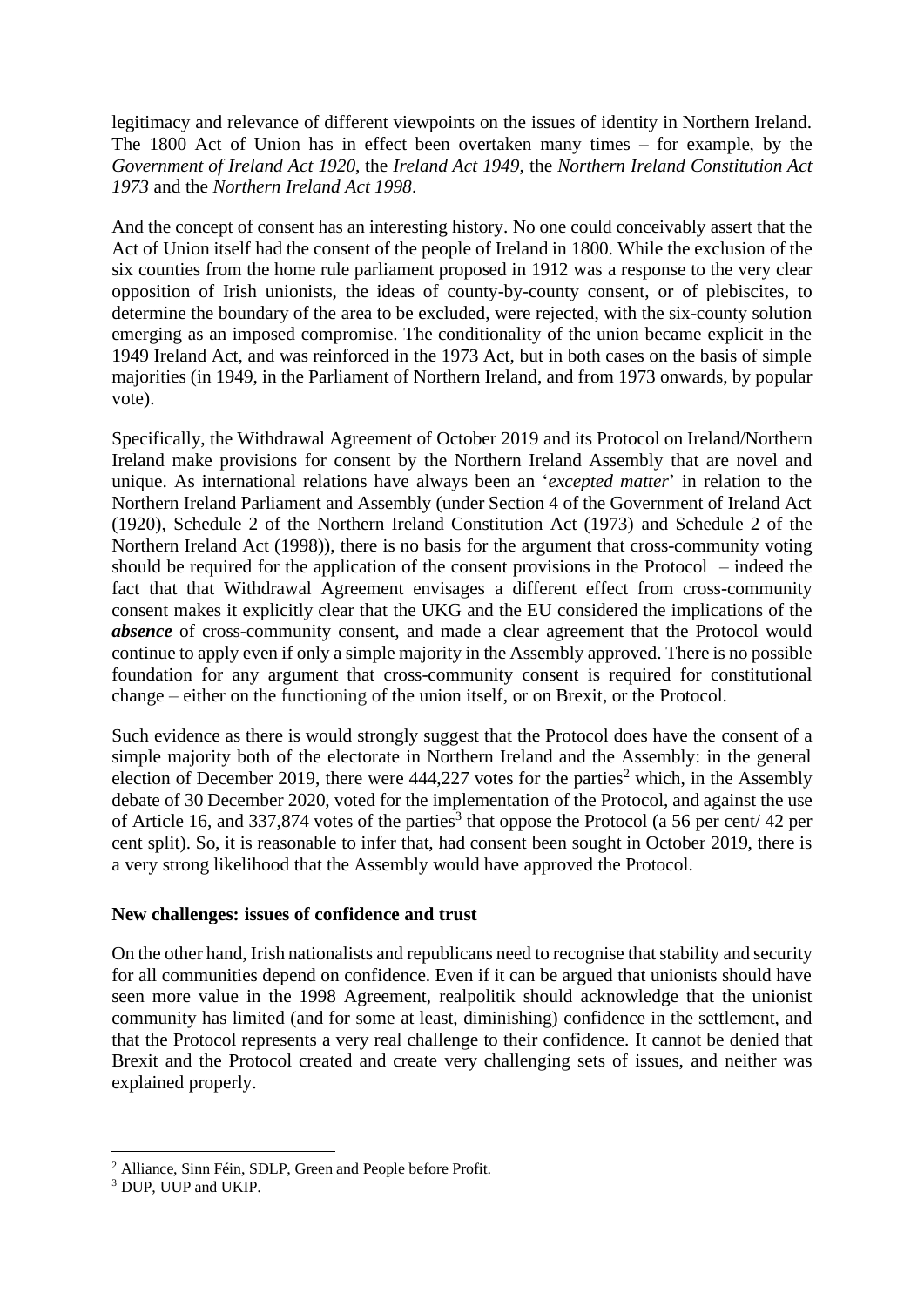However, responsibility for the Withdrawal Agreement of 2019 and the Protocol lies fairly and squarely with the UK government. It is hard to imagine anything (other than Brexit itself) with greater democratic legitimacy under the UK constitution than something that was the very centre of the manifesto on which a government secured a clear majority in a general election. There is little credibility in any argument that the UK government either did not anticipate the implications of what it had agreed, or was constrained and unable to choose any other option. The facts and choices had been spelt out clearly over the whole period from 2016 onwards and the detail of the provisions (notably most of the applicable EU law contained in Annex 2 to the Protocol) were known at latest in autumn 2018. And the time constraint to 'get Brexit done' was entirely self-imposed. Indeed, as some have pointed out, the UK government could not explain the Protocol without having to explain properly the wider consequences of Brexit.

One of the most difficult aspects of the Protocol is the treatment of agri-food products. However, as was clearly explained in the UKG paper of 2 October 2019, the unique and longestablished status of the island of Ireland in relation to animal and plant health was very significant, and that remains the case. Checks and controls designed to prevent diseases entering Northern Ireland from Great Britain existed long before Brexit – so it cannot be argued that such controls are a fundamental breach of constitutional principle. The UK government's commitment to have the freedom to diverge from EU standards creates a new risk, and the Protocol addressed that by envisaging the application of the full panoply of relevant EU regulation, which are very onerous. The question is not whether some such controls are necessary in principle, but the practical question of how the degree of risk arising from UK divergence can be managed proportionately within a framework that addresses the actual consequence of this aspect of Brexit for the EU.

An honest and responsible approach to this and the other real difficulties arising from the Protocol would have been for the UK government to have made clear in October 2019 that:

- 1. their policy imperative was to leave the EU Single Market and Customs Union;
- 2. as a consequence, checks and controls on goods, especially the health-based requirements in relation to agri-food products were needed somewhere;
- 3. there was no practicable method of applying such controls at the land border in Ireland, and the commitment against a 'hard border' was necessary – as all parties had acknowledged from 2016 onwards, including the then First Minister and deputy First Minister in their letter of August 2016;
- 4. hence it was necessary to manage the movement of goods at the ports and airports of Northern Ireland;
- 5. there was a need for detailed work by the UK and the EU to fulfil the commitments in the Protocol to minimise the adverse consequences of this compromise.

The backdrop for this clearly should have been a joint commitment of the UK and Irish governments as co-guarantors of the 1998 Agreement to support such an outcome (recognising that the views of the Irish government were represented in the withdrawal negotiations by the European Commission). It is hard to see any basis for tolerating the unwillingness of the UK government ministers to invest fully in a fact-based, problem-solving approach to a highly complex and sensitive task. This exacerbated the issues of confidence that arise from Brexit